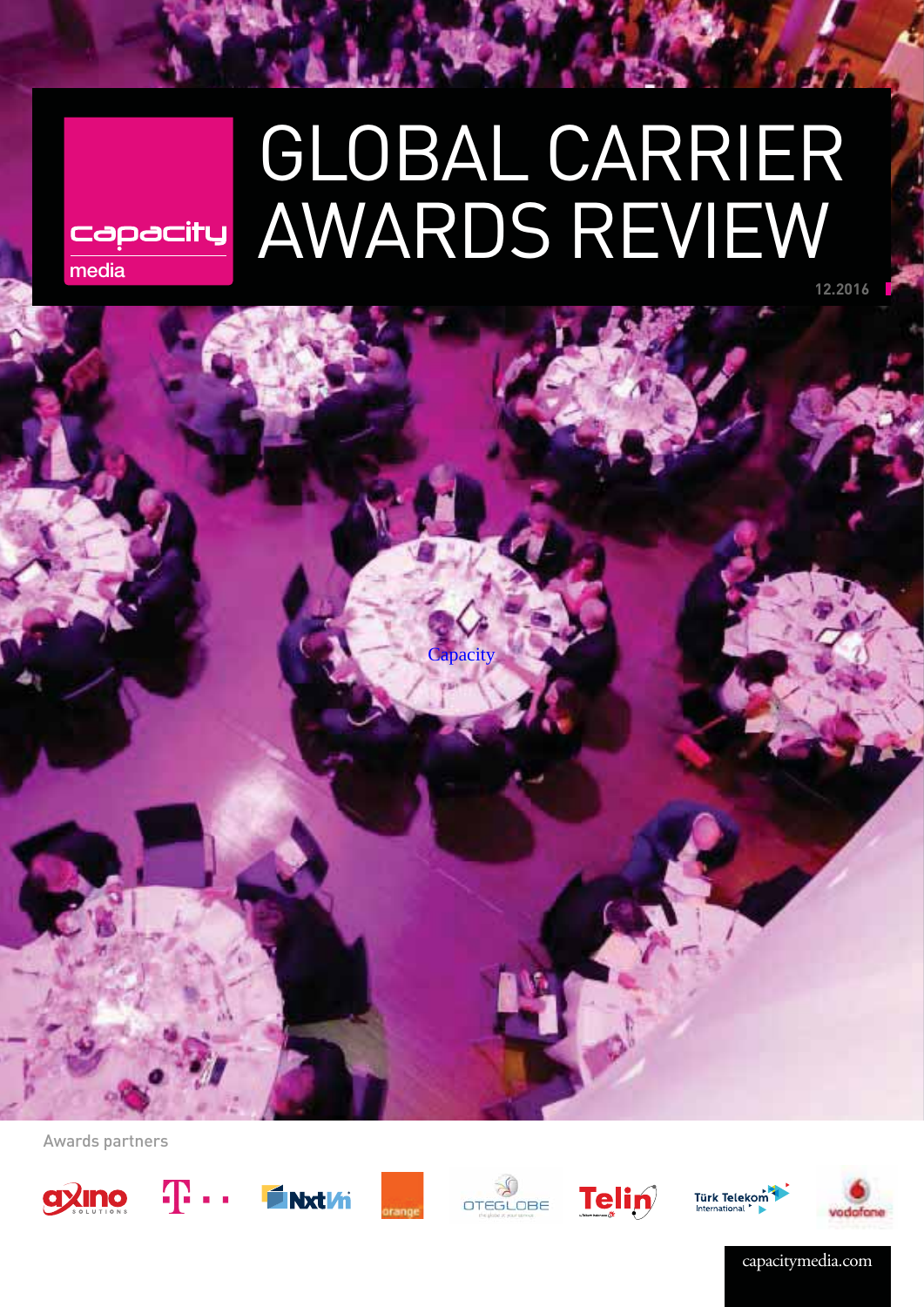### **One World. One Network. One AS Number (2914).**

**Proud to be named Best North American Wholesale Carrier**  – for the third year in a row.

**WORD A OVERFULL** 

**Capacity** 

us Ki





Best North American Wholesale Carrier

*NTT Communications*

US and the Americas: us.ntt.net | @NTT\_America Europe, Middle East and Africa: eu.ntt.com | @NTT\_Europe Asia and Oceania: ntt.com | @NTTCom #globalipnetwork #AS2914

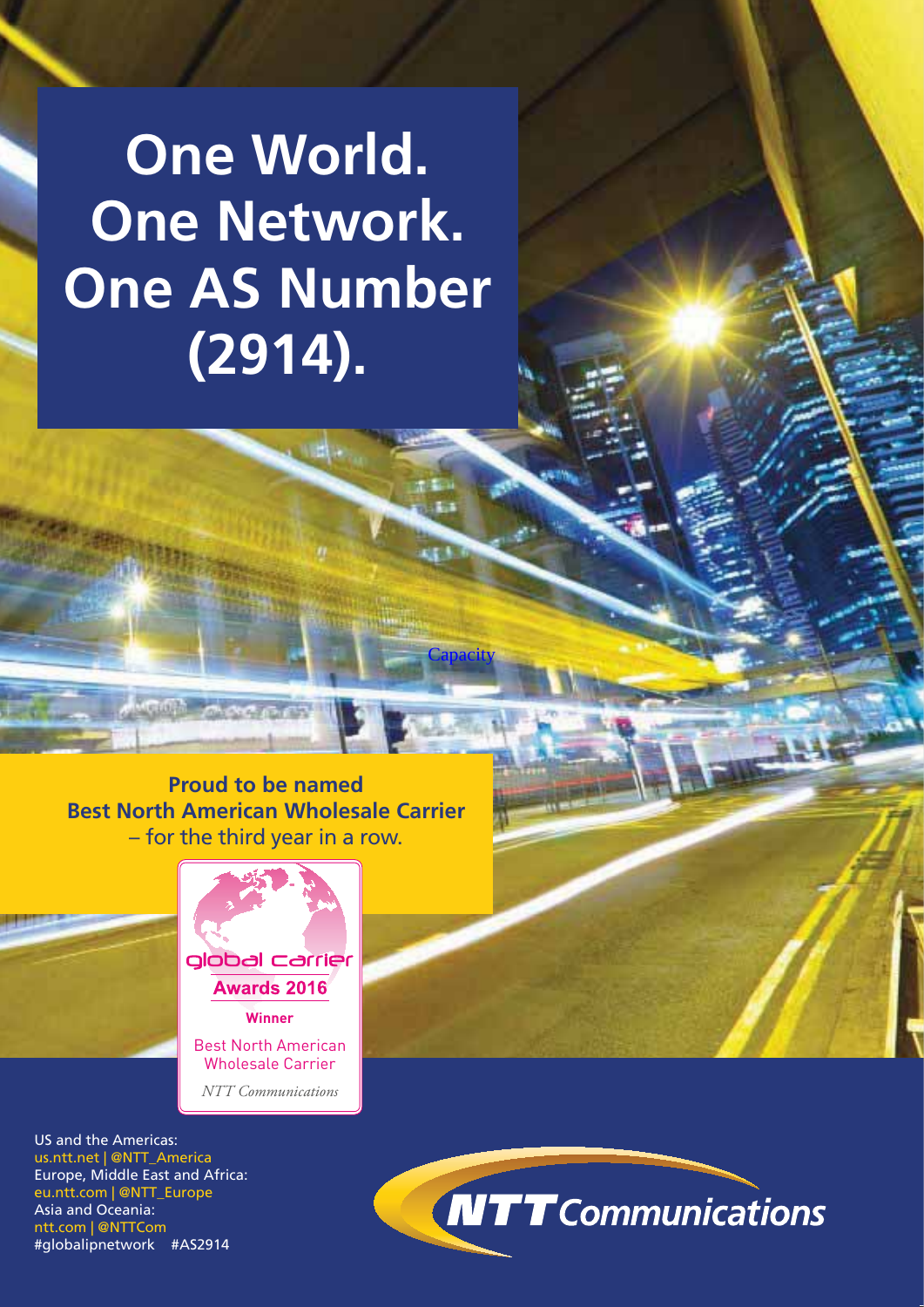

# INTRODUCTION

elcome to this year's edition of the Global Carrier Awards review, a nostalgic look back at another tumultuous year in the distinguished history of the wholesale carrier community.<br>Congratulations to all the winners of thi another tumultuous year in the distinguished history of the wholesale carrier community. Congratulations to all the winners of this year's awards. However, this is not just a look back at past glories, and not just a reminder of what the winners and finalists achieved. It is also a look ahead to the coming year and a reminder of how good your competitors are in this industry – and how much hard work you will have to do to ensure success at the awards next year.

In this review, we profile all of the 2016 winners and take a look in detail at the achievements which helped make them Global Carrier Award champions this year. They are an example to follow for all wouldbe award winners in 2017. In total 45 awards were collected by the industry's leading luminaries while an industry audience of 397 enjoyed the champagne reception, gala dinner and guest speaker while emptying their pockets for our very deserving charity projects.

Our photo gallery has been expanded this year so you can relive the fun-filled night you experienced in the venue, the spectacular Maison de la Mutualité in Paris on 8 November.

The attendees at the awards donated an impressive £6,501 for the charity we support, Afghan Connection. Our guest speaker was Denise 'Dee' Caffari, MBE. Dee is a British sailor who, in 2006, became the first woman to sail single-handedly and non-pton-ground the world 'the wrong way' – westward against the prevailing winds and currents. In February 2009, Caffari completed the Vendée Globe race and set a new record to become the first woman to sail solo, non-stop, around the world in both directions. Dee gave a truly inspirational speech about the events which inspired her to complete these amazing feats and some of the hurdles she had to overcome.

I would also like to thank all of our partners, who make the awards a very special event.

Paul Collinson Business Group Manager and Publisher Capacity Media

**Management CEO** Ros Irving ros.irving@capacitymedia.com

**BGM and publisher** Paul Collins paul.collinson@capacitymedia.com

**Editorial Editor** Alan Burkitt-Gray alan.burkitt@capacitymedia.com Skype: alanbg Twitter: @alanburkittgray

**Managing editor** Bill Boyle bill.boyle@capacitymedia.com Twitter: @williamhboyle **News and content editor** Jason McGee-Abe jason.mcgee-abe@capacitymedia.com Twitter: @JasonMcGeeAbe

**Senior reporter** James Pearce <sub>james.russee<br>james.pearce@capacitymedia.com<br>Twitter: @iamespearce87</sub> Twitter: @jam

**Sales Sales director** Gareth Morris gareth.morris@capacitymedia.com

**International sales manager**  Michael Broughton michael.broughton@capacitymedia.com

**International sales executive**  Charles Newman charles.newman@capacitymedia.com **Events General manager, conferences** Rhian Collinson rhian.collinson@capacitymedia.com

**ITW event director** Ross Webster ross.webster@capacitymedia.com

**Production Production and research coordinator** Natalie Bolger natalie.bolger@capacitymedia.com

**Design Freelance designer** Gavin Brightmam gavin.brightman@capacitymedia.com **Accounts Administrative assistant** Chantelle Spicer chantelle.spicer@capacitymedia.com

**Subscription enquiries Customer services** customerservices@euromoneyplc.com tel +44 20 7779 8610 fax +44 20 7779 8602

**Printer** Stephens and George, UK

**Directors**  John Botts (Chairman), Andrew Rashbass (CEO), Sir Patrick Sergeant, The Viscount Rothermere, Colin Jones, David Pritchard, Andrew Ballingal, Tristan Hillgarth, Paul Zwillenberg

**How to contact** *Capacity*<br> *Capacity* magazine is published by Telcap,<br>
a division of Euromoney<br>
Clobal Limited<br>
TelCap, 8 Bouverie Street London EC4Y 8AX, UK tel +44 20 7779 7227 (switchboard) fax +44 20 7779 7228 w.<br>Wia com

*Capacity* (ISSN 1471-762X) is published six times a year by TelCap. Annual subscrip-tion €250, £210, \$340. © TelCap, 2017. All rights reserved. No part of this publication may by reproduced, stored or introduced<br>into any retrieval system, or transmitted in<br>any form or by any means, electronic, man-<br>ual, photocopying, recording or otherwise,<br>without the prior written permission of the copyright owners. Although Telcap has made every effort to ensure the accuracy of this publication, neither it nor any legal responsibility whatsoever<br>any legal responsibility whatsoever for consequences that may arise from<br>errors or omissions or any opinions or advice given.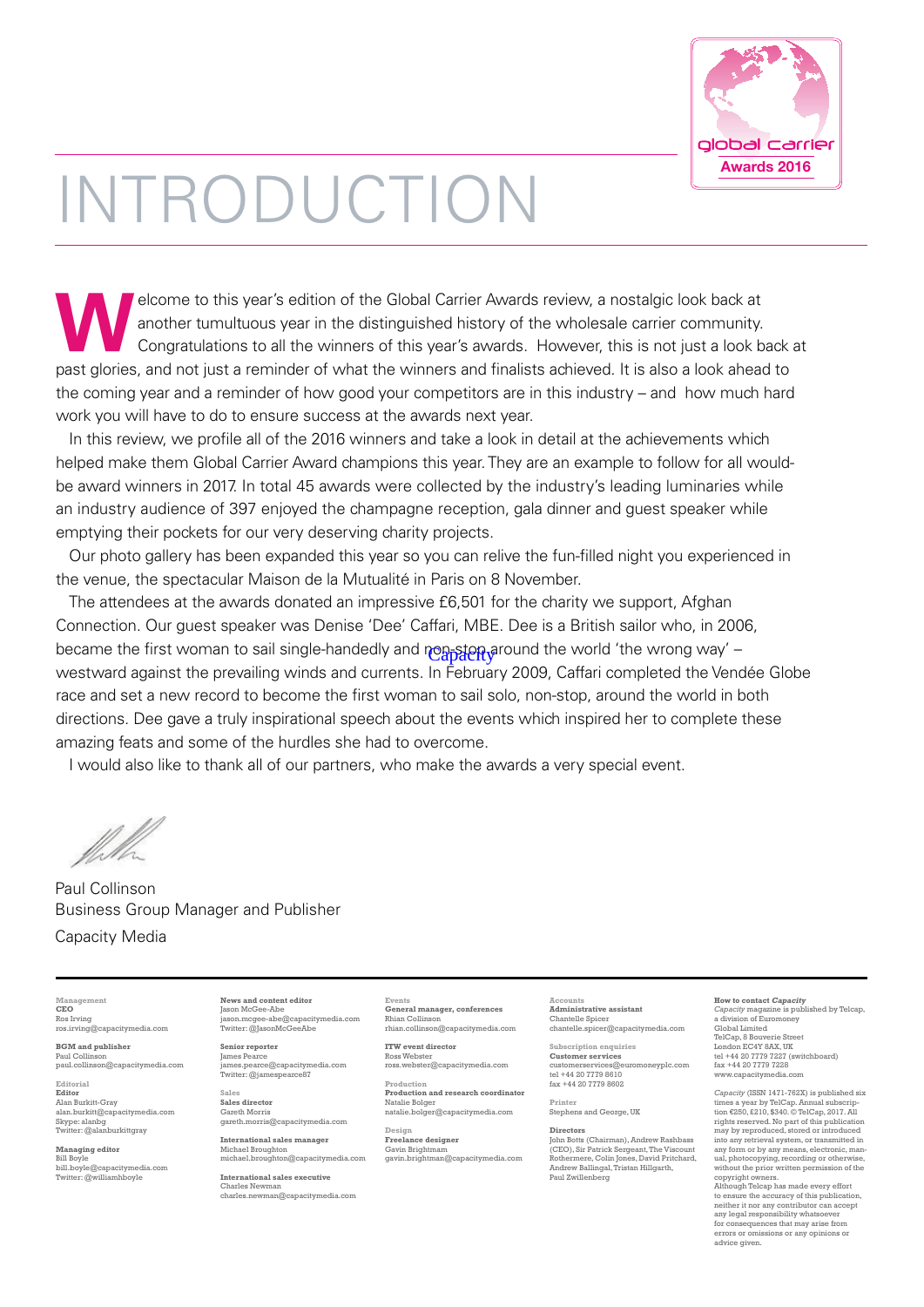# DEMOGRAPHICS

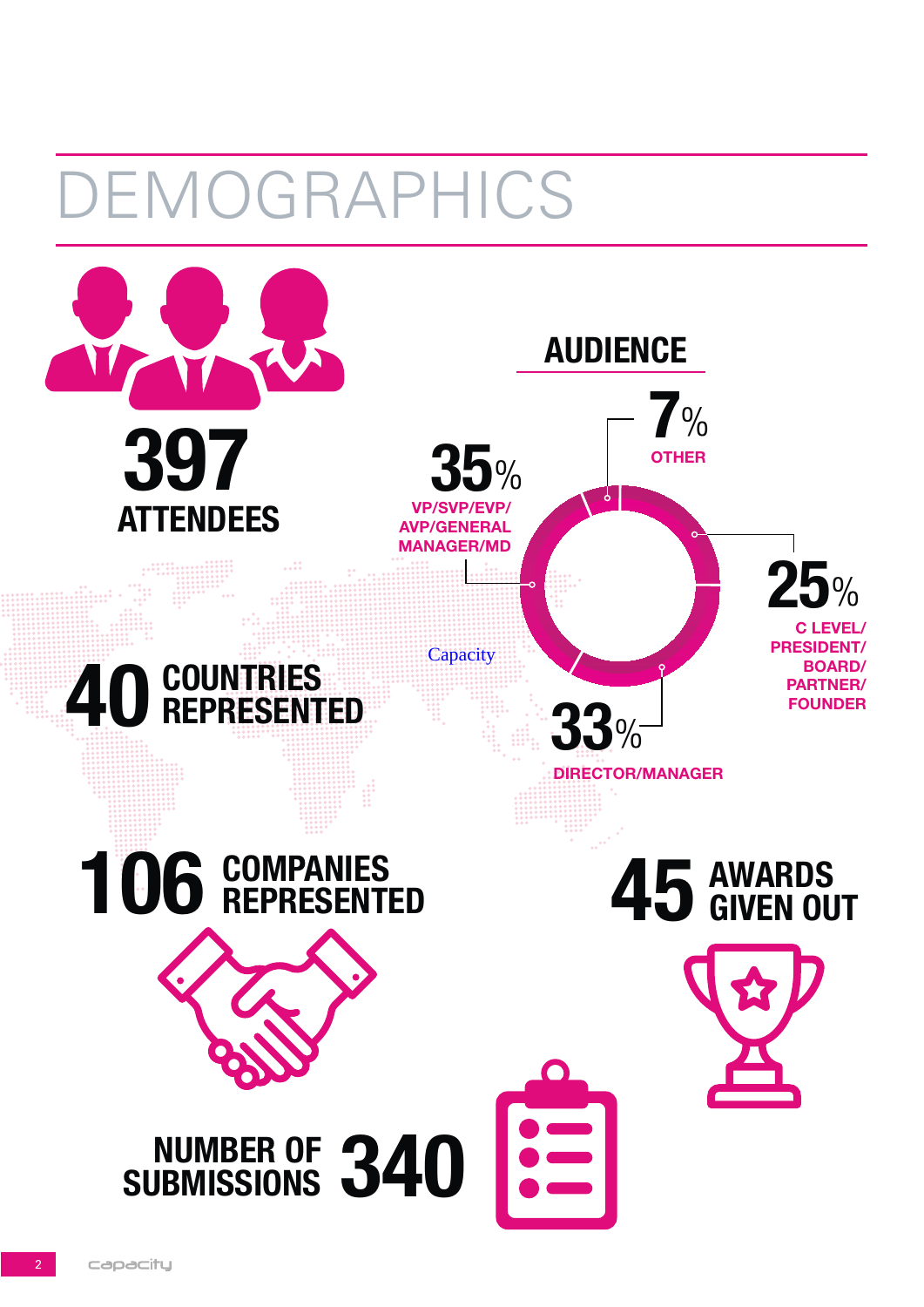# WINNERS

WINNER OF: Best North American Wholesale Carrier, Best Marketing Team

**NTT Communications** won the Best North American Wholesale Carrier award. Based on the latest Dyn wholesale rankings this company is ranked as one of the leading wholesale IP providers in North America, offering greater 100G global connectivity options than most other providers in the region. The company also won Best Marketing Team award. Living under the well-known premise "think globally, act locally", its marketing team has created remarkable customer experience and strengthened industry relationships globally.

**ON THE NIGHT 66** This award further strengthens our commitment to delivering the most innovative solutions for our customers and expanding the connectivity options available. **Capacity** 

Michael Wheeler, EVP, Global IP network, NTT Communications



**Michael Wheeler,** EVP Global IP network, **NTT Communications** **Fernando Constantino,** Director GIN marketing, **NTT Communications**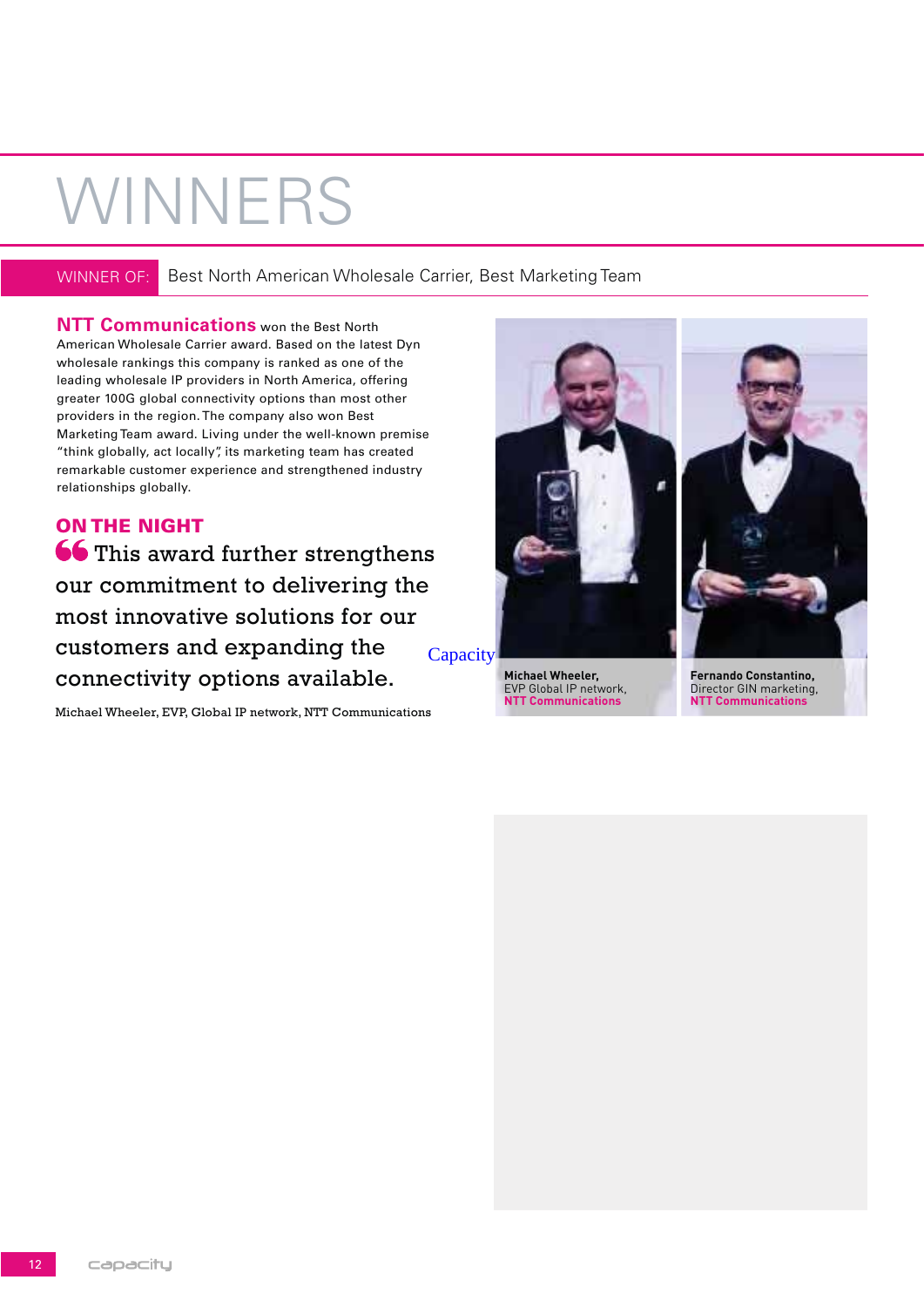# Guest speaker

### Dee Caffari, MBE

The first woman in the world to sail non-stop around the world three times.

**Capacity** 

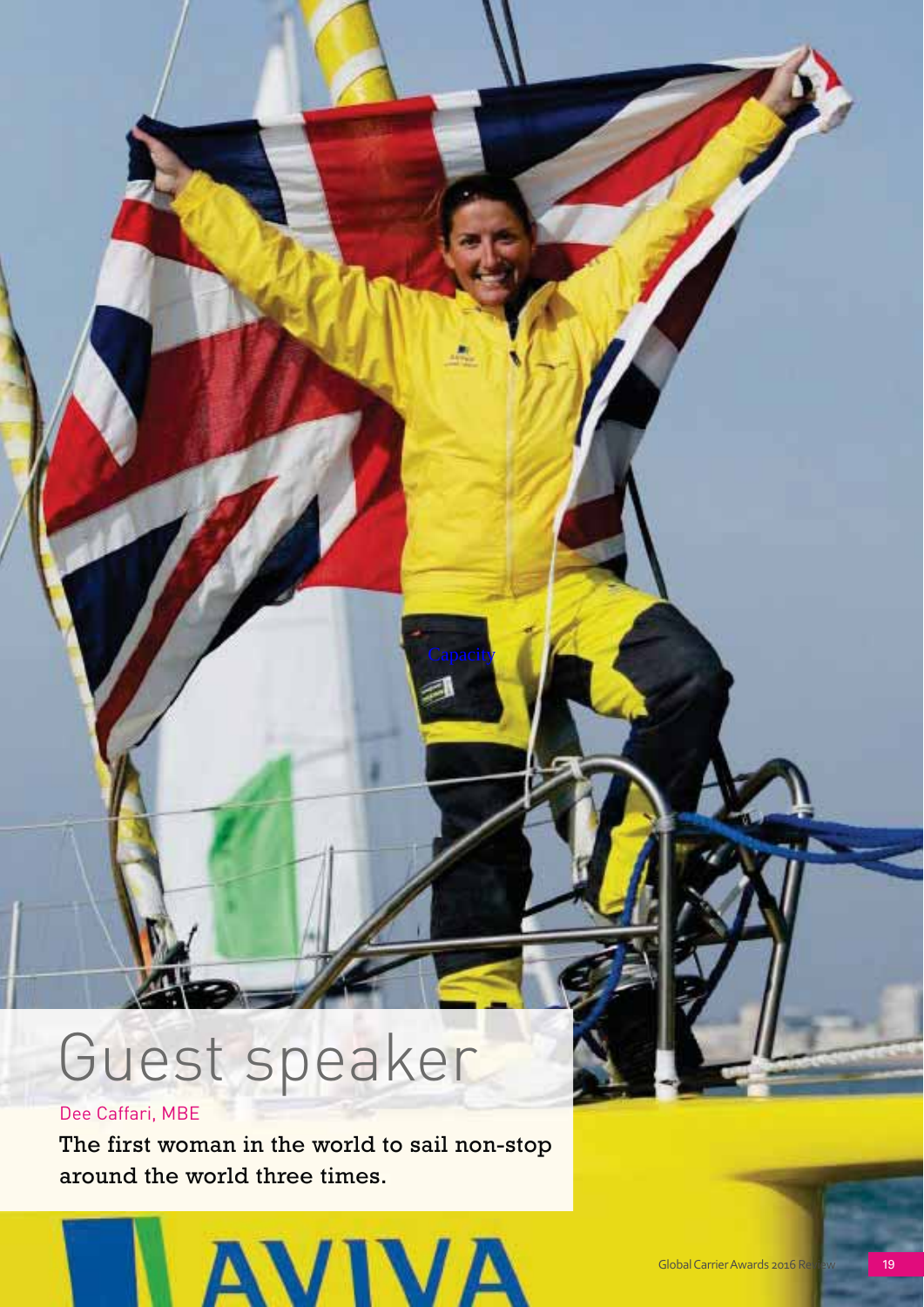# JUDGES

### **Bill Boyle**

Bill is an experienced hi-tech and telecoms journalist who has written for and edited some of the industry's top titles such as Computer Weekly, Computing, PC Week, Computer Reseller News, VNU Newswire and others. He is also a television and radio broadcaster with over 40 years combined experience. Bill is managing editor of Capacity and Global Telecoms Business.



### **Alan Burkitt-Gray**

Alan Burkitt-Gray has been editor of Global Telecoms Business since December 2000, and editor of Capacity magazine since August 2015, as part of a unified editorial team for the industry's two leading titles. With a degree in physics and electronic engineering from the University of Leeds (UK), Alan has been a business and technology journalist for 40 years, writing for publications covering telecoms, broadcasting, IT and electronics, as well as working with radio and TV programmes and contributing to a number of books. In 1992 he set up a monthly magazine, Cable & Satellite Communications International, which he edited for three years. He then spent five years as editor of Government Computing magazine, before being recruited by Global Telecoms Business.



### **Mike Conradi**

Mike is one of the lead telecoms partners at DLA Piper LLP, the largest law firm in the world. His focus is on giving both commercial and regulatory advice to clients in the communications and technology sectors. His interest in the sector dates back to 1998-9 when he was placed on secondment to OFTEL, then the

UK telecoms regulator. Mike is the editor of the Communications Law Handbook published by Bloomsbury Professional and a guest lecturer on UK telecoms law to the telecoms law LLM programme at University College, London.



### **Laureen Cook**

Laureen is with the IFC (World Bank), as Principal TMT Advisor, in the global telecommunications, media and technology investment sector. Prior to joining the IFC, Laureen was with Alcatel-Lucent, as Vice President 4G/LTE Strategy. As an industry veteran with more than 25 years of telecoms experience, she has held Executive and BOD roles with some of world's leading operators. She holds an MSc in Telecommunications Engineering from Rochester Institute of Technology, and an MBA from Long Island University in New York.



### **Bob Fletcher**

Former VP sales at Renesys, Bob directed the sales of the Renesys Internet Intelligence products for eleven years. He has extensive experience optimising and steering beta products through the design win, reference customer, first \$1 million in revenue, positive cash-flow, market leadership and corporate exit stages, building effective sales teams and structure distribution channels to outpace the competition. Bob is currently collaborating with Boston-based angel investors with interests in Deep Learning, Approximate Computing, Influence Marketing and Next Generation Data Centers. He graduated from Nottingham University (UK) with a BSc. in Electrical and Electronic Engineering.



Catherine is a member of Ovum's Wholesale Telecoms team that research, analyse, forecast and advise clients on developments and strategies in the wholesale market across the globe. She analyses market trends and wholesale suppliers' strategies, tactics and competitive differentiators as they address traditional and emerging customers. Catherine has worked in the telecoms industry for over 12 years and joined Ovum following a period as a freelance analyst and journalist.



Mark Hil is product manager of Capacity Intelligence, a brand new division of Capacity Media providing business intelligence to the carrier community. He has over four years of research and analysis experience covering not only wholesale telecoms but other industries including pharmaceuticals, metals and mining and retail banking.



### **Rich Karpinski**

Principal analyst Rich is the leader of Yankee Group's Mobile Marketing and Commerce strategies and is also responsible for North American mobile operator coverage. In these roles, he focusses heavily on mobile operator business models, service delivery strategies Capaciayd the overall dynamics of the mobile ecosystem. Before joining Yankee Group, Rich was editor-in-chief of Connected Planet (formerly Telephony), where he led staff in covering the service provider market.

### **Karin Kollenz-Quétard**

Karin develops and delivers executive management development programs with a focus on strategy and innovation. She is adjunct professor at Aix-Marseille Graduate School of Management. Before founding TelcoSeminar, an executive learning organisation focussing on the telecommunication and high-tech industries, she acquired international experience in strategy consulting (BCG, ADL) and the telecommunication industry. She holds a PhD in Economics from Vienna University of Economics and Business (Austria), a bilingual MBA from Telfer School of Management, Ottawa University (Canada) and a Master in International Economic and Business Studies, University of Innsbruck (Austria).

### **Tony Lavender**

Tony is CEO of Plum Consulting. He has more than 30 years of experience in radio and telecommunications. He has worked on a wide range of communications policy, telecoms regulation and radio spectrum issues. His clients include UK Government, equipment vendors, network operators and regulators. Tony is a member of the steering board of the UK Spectrum Policy Forum. He was also a member of the UK Government's Expert Panel, which reported in November 2015 on incorporating social value into spectrum allocation decisions. Tony Lavender is a Chartered Engineer and a Member of the UK Institute of Engineering and Technology (IET) and holds a BSc Eng. (Electrical and Electronic Engineering) from the University of London.

### **Guy Matthews**

Guy is an experienced business journalist who has been writing for Capacity magazine for over six years, during which time he has built up an excellent knowledge of the wholesale telecoms industry.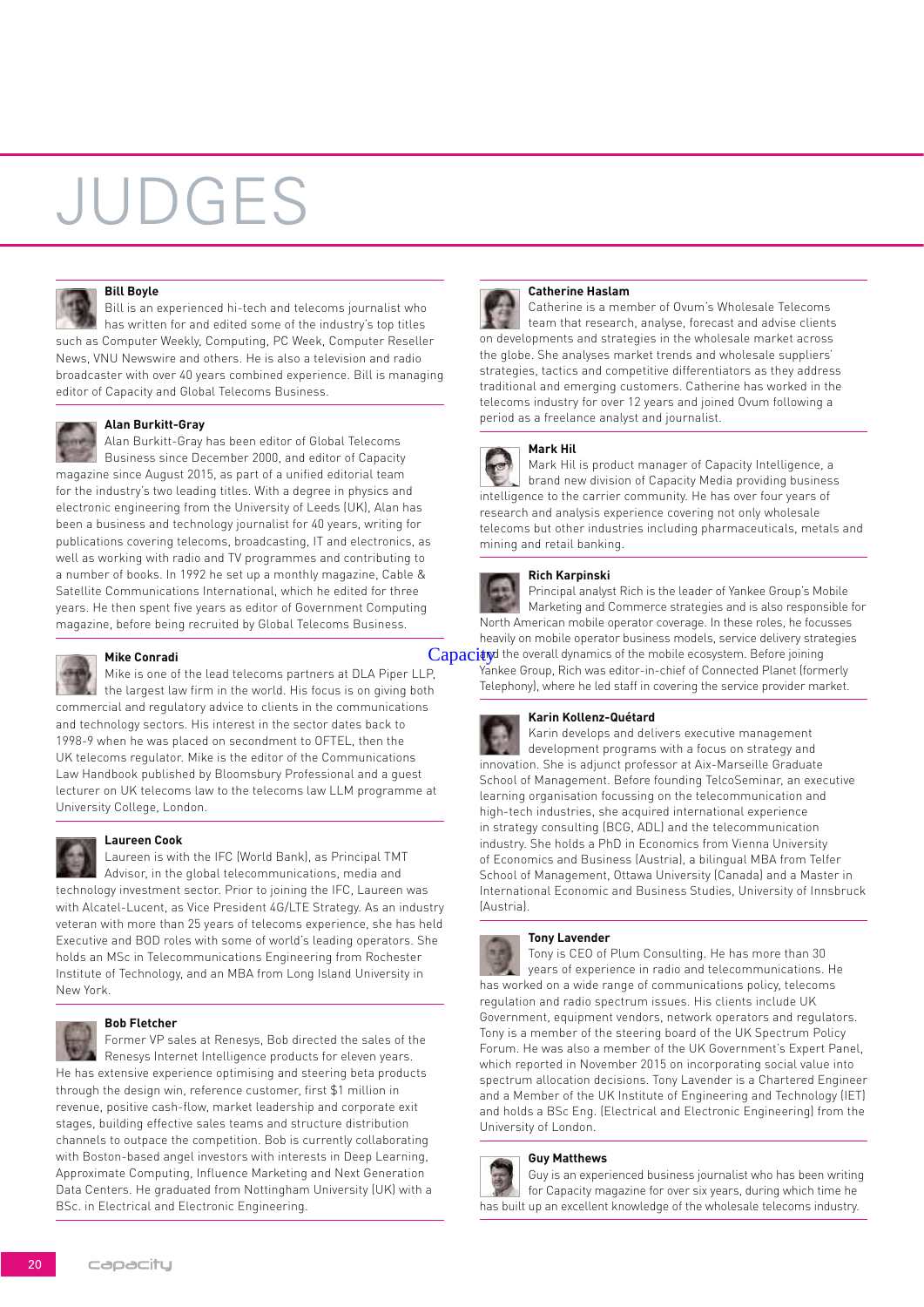



### **Jason McGee-Abe**

Jason is Capacity's news and content editor. He joined the team in February 2016 and helps oversee and manage the news agenda for the magazine, website and newsletters at Capacity Conferences. Prior to joining Capacity, Jason spent six years reporting in the process excellence, business, technology, trade finance, public policy and property sectors. After attaining a degree in Politics from Newcastle University, he started his career working in the office of a frontbench MP in the UK Parliament.



### **Etienne Piciocchi**

Etienne is an independent adviser with 18 years of experience in strategy and corporate finance consulting in the Telecom, Media and Technology sector (TMT). He is an affiliate of Hot Telecom, Xona Partners, Hardiman Telecommunications, and Value Partners, and started his career at PricewaterhouseCoopers. Etienne has helped corporations and private equity firms make difficult decisions related to investments, growth, reenggulation, and business transformation. He is also a Screening Committee Member for the London HBS Alumni Angels Association. Along with his MBA, CFA, and MSc Eng qualifications, Etienne is also qualified in project and programme management.



### **Daniel Preiskel**

Daniel is a co-founder of Preiskel & Co and has over 20

years' experience working in the telecoms sector, advising across the industry and globe. He has been ranked for over 15 years in major independent research guides as one of the world's leading communications lawyers. He is recognised for his commercial and regulatory work in the UK and overseas. Recent work includes negotiating with communications regulators in various EU jurisdictions on behalf of companies in the mobile ecosystem. He has been advising MNOs from the Middle East and Japan on MVNOs and a number of other issues, as well as advising a range of MVNOs/MVNAs and sub-MVNOs in other jurisdictions.



### **Julian Rawle**

Julian is principal at Julian Rawle Consulting and is wellknown throughout the submarine fibre-optic industry for his insightful market analysis and independent viewpoint. He has worked in emerging and developed international markets for more than 20 years with blue-chip companies. Julian has led projects for clients from all segments of the submarine fibre-optic industry and continues to publish his research on submarine fibre-optic markets around the world.



### **Dr. Judy Reed-Smith**

Judy is the founder of ATLANTIC-ACM, a leading research consultancy serving the telecoms and information industries. A recognised thought leader in competitive strategy and positioning, she has been published hundreds of times in technology and telecoms industry media, and is in high demand on the speaking circuit for her expertise in a wide range of strategic matters. Judy established the popular Report Card series and awards, based on customer feedback on US retail wireline and wireless, as well as metro, long haul, and global wholesale spaces. She also served on the board of the Association for Communications Enterprises (ASCENT).

### **Carl Roberts**

Carl has worked in the international information and communications technology industry for over 30 years. He previously served as Group Vice President of Verizon's International Carrier and Wholesale Division. At Capacity's Global Carrier Awards 2015, Carl received the first ever Lifetime Achievement Award "in recognition of his remarkable career in wholesale and his contribution to the development and education of the industry." Currently, Carl provides management and strategic advice to the C-Suite and Boards of Directors of a number of ICT companies worldwide. His primary advisory roles focus on long-term profitable growth initiatives, M&A transactions and championing innovation through the rapid adoption and implementation of disruptive, game-changing strategies in IOT and Big Data analytics. Carl holds a Masters Degree in Languages and Politics from Oxford Brookes University (UK).



### **Sue Rudd**

Sue is responsible for forecasting broadband network capacity, opex, capex and service profitability for fixed and mobile service providers as prices, features and service bundles change and as broadband traffic explodes. She has consulted to multiple wireless operators and regulated incumbent US telcos on business and regulatory cases. Prior to joining Strategy Analytics, Sue worked for Comverse Technologies developing business cases for converged Capactiff Comverse Technologies developing business cases for converged<br>Fixed and mobile IP services, mobile Multimedia Messaging, IP Centrex services and VoIP over 3G.

### **Michelle Senecal de Fonseca**

Michelle has developed a career of more than 25 years in international telecommunications and technology by managing large-scale corporations and small entrepreneurial startups. Currently, Michelle is a non-executive Director of the FDM Group. Previously, she was the Director of Cloud & Hosting Services, a global line of business for Vodafone Group Enterprise. Michelle holds a dual degree in Business and Political Science from the University of Kansas and Masters in Business from Thunderbird School of Global Management in Phoenix, Arizona where she also serves on the school's Global Council.

### **Dr. Sergey Shavkunov**

Sergey joined J'son & Partners Consulting as Executive Director in April 2013. His responsibilities include management of consultancy in telecoms, IT and media. Previously, Sergey took several leading positions in strategic marketing and international market analysis at TransTeleCom since 2001. He has written several studies on the Russian market for fibre-optic communications. Sergey received a P.h.D degree from the Institute of General Physics of Russian Academy of Science in 1989.

### **Fedor Smith**

Fedor is the President and Managing Partner of ATLANTIC-ACM. Fedor specialises in operations analysis, customer feedback research, and market sizing. He manages proprietary projects ranging from competitive benchmarking to customer satisfaction for major telecommunications providers. Prior to joining ATLANTIC-ACM, he worked at Alloy Media and Marketing in New York City, Eureka Broadband, and Putnam Investments. Fedor graduated from Hamilton College with a degree in history and economics.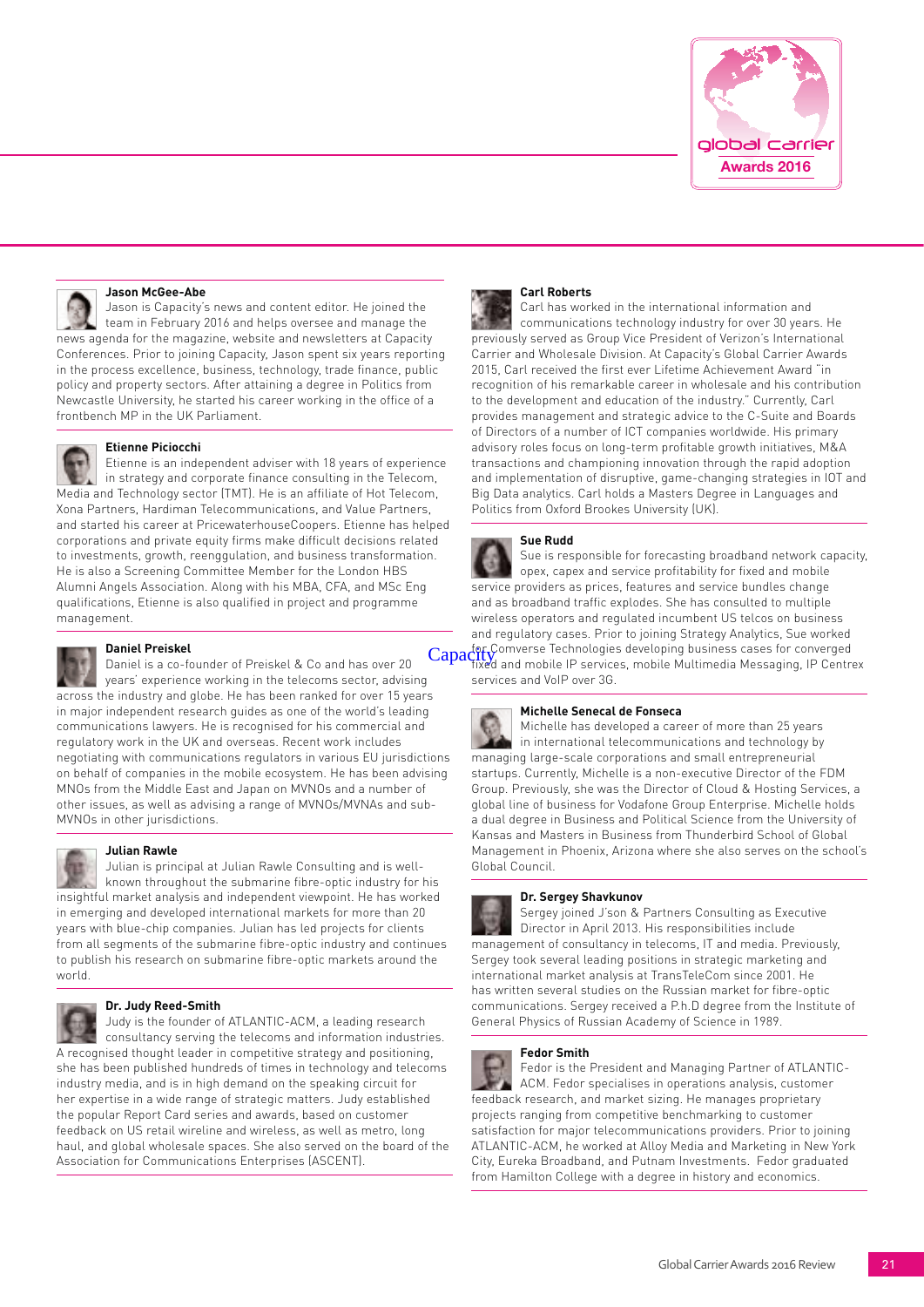









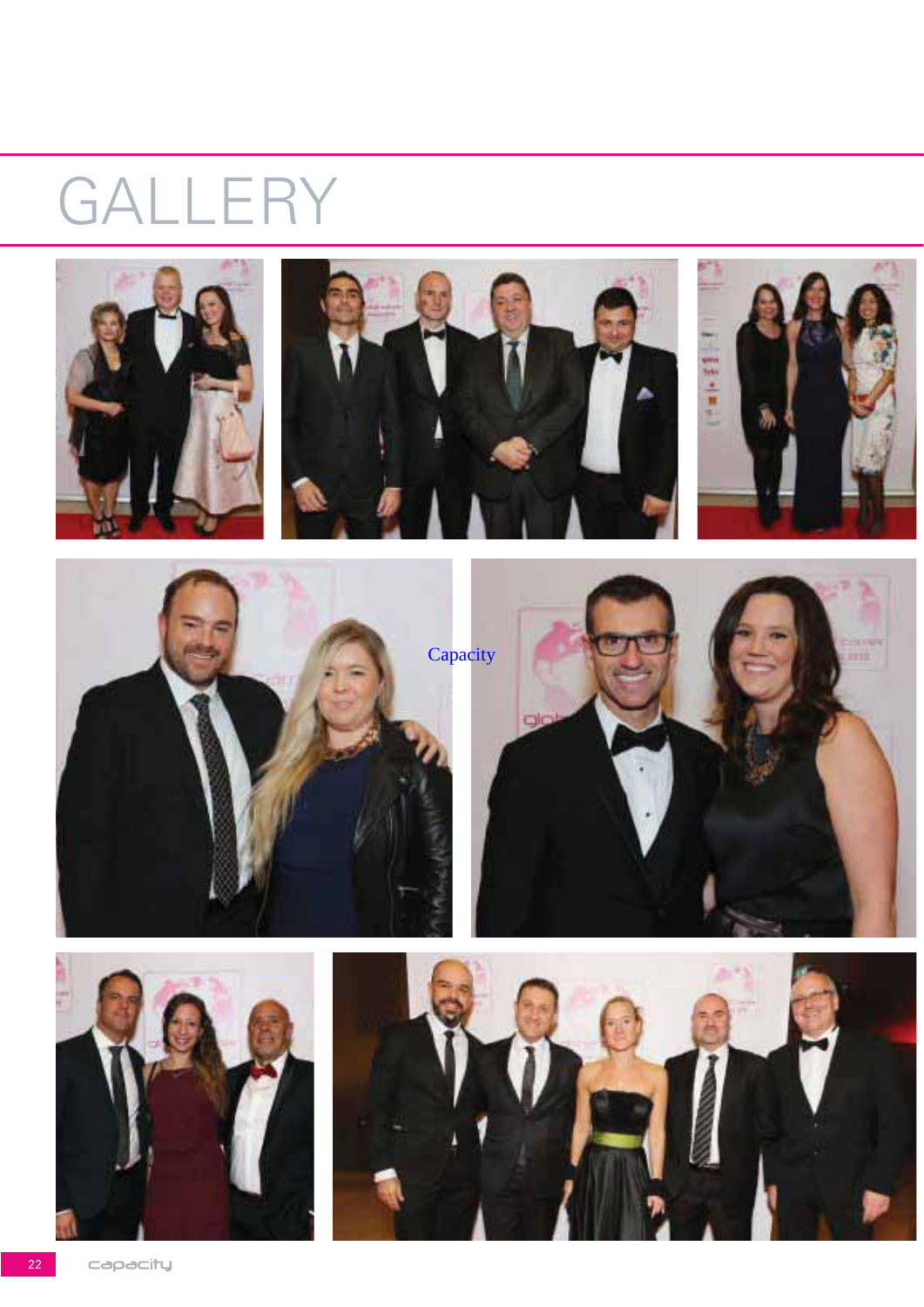

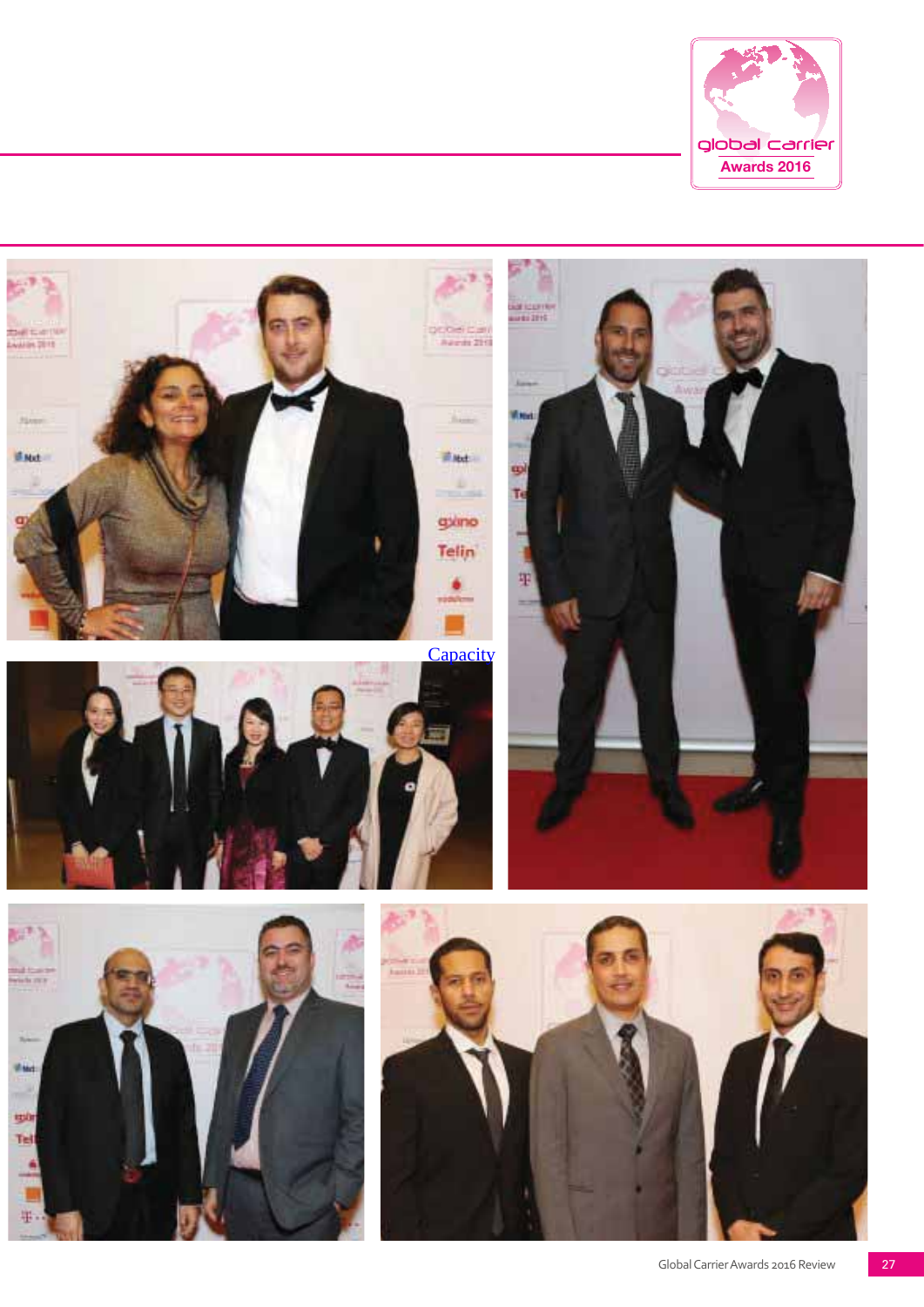









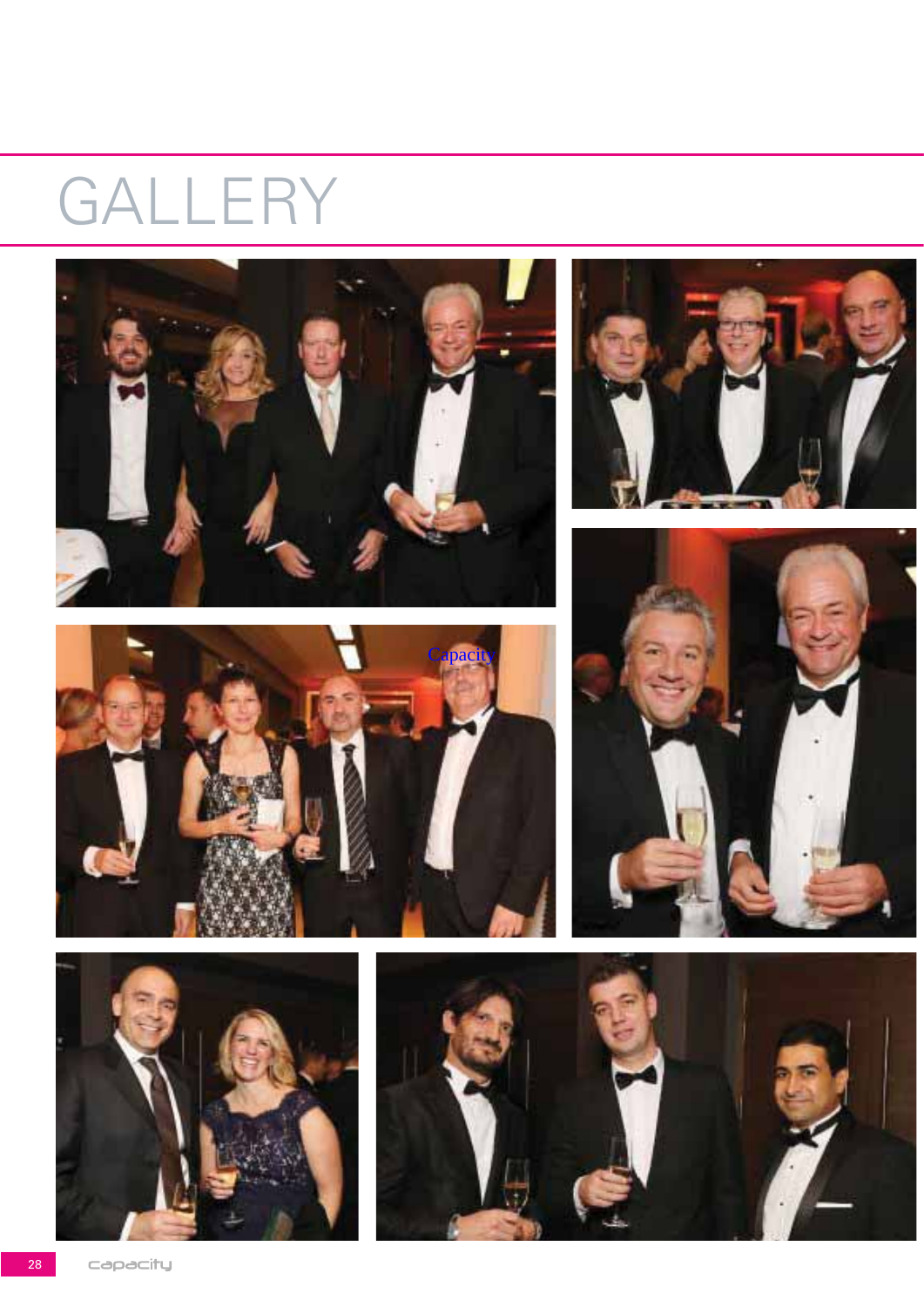











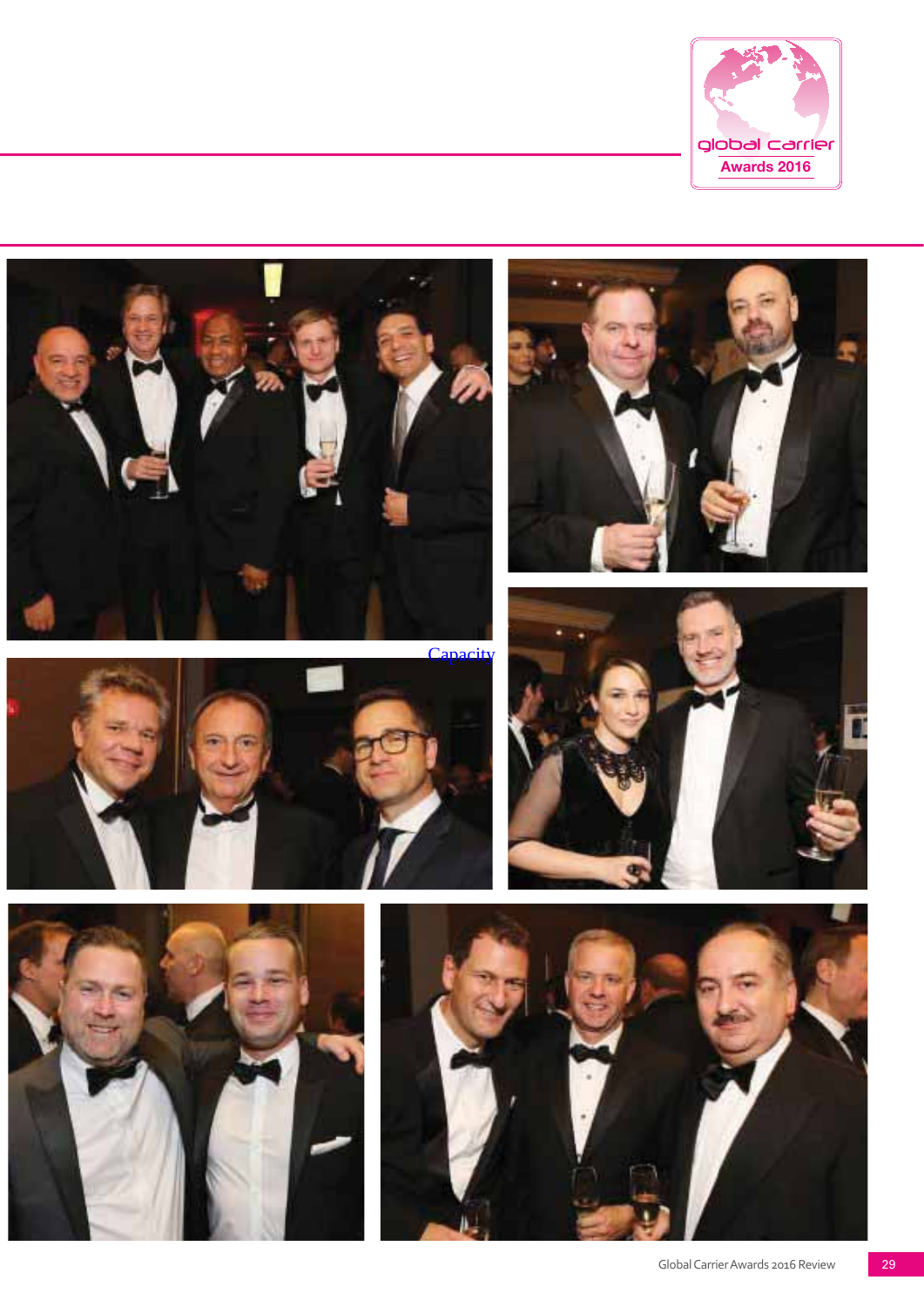









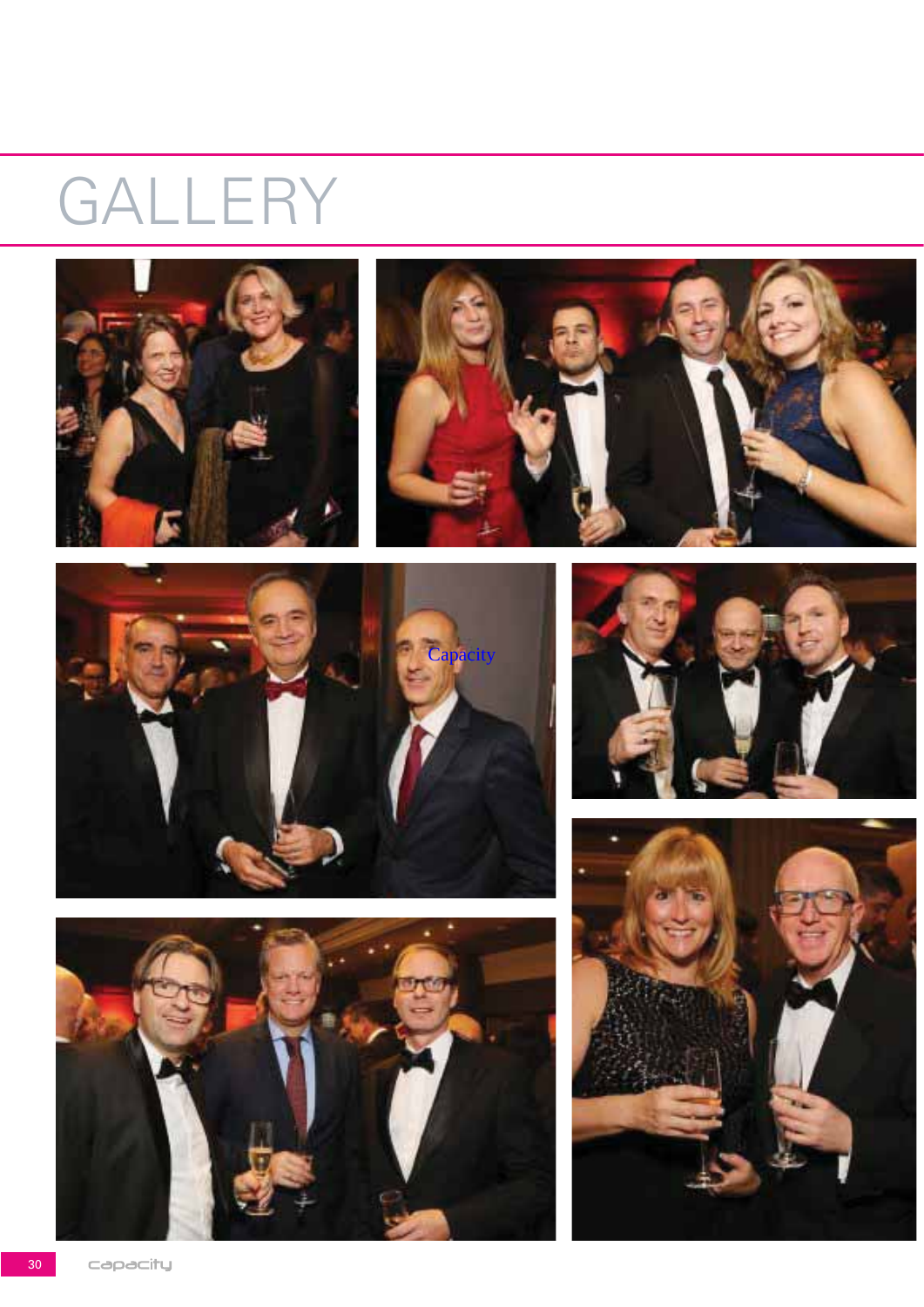